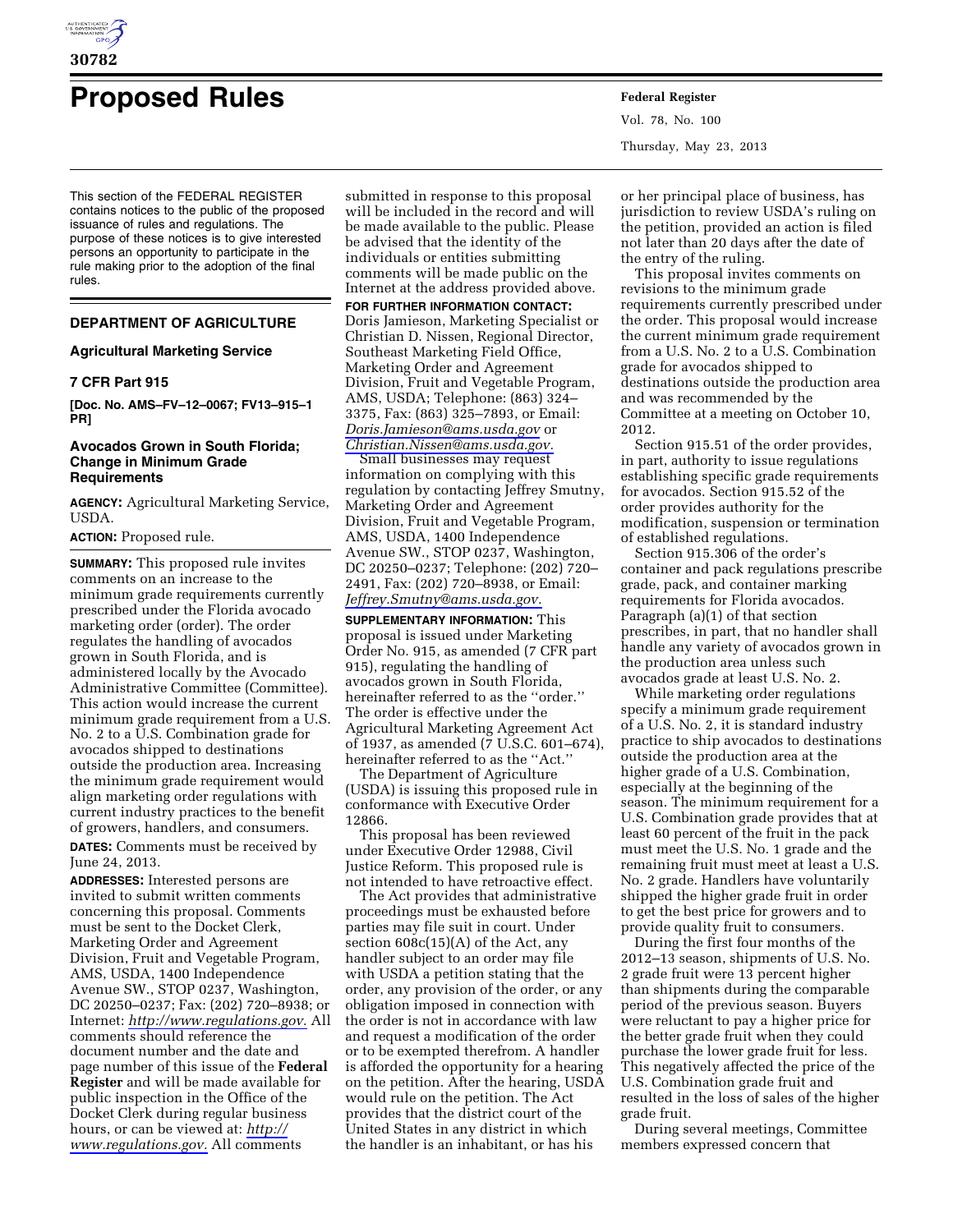shipments of the U.S. No. 2 grade fruit may continue to increase and further impact price. Further, the Florida avocado industry has established a reputation for providing consumers with high quality fruit and the Committee believes shipping U.S. No. 2 grade fruit outside the production area could lower that standard.

As the majority of handlers are currently shipping at the higher grade, it is not anticipated that this change would reduce overall shipments. Even though there was an increase in shipments of U.S. No. 2 grade fruit to destinations outside the production area during the 2012–13 season, Committee data indicates total shipments of U.S. No. 2 grade fruit represented only about one percent of total shipments this season, which were over 1.1 million 55 pound bushel containers.

Consequently, the Committee recommended increasing the minimum grade requirement to a U.S. Combination for avocados shipped to destinations outside the production area. Fruit shipped within the production area would continue to be required to meet the current minimum grade of a U.S. No. 2, which would provide an outlet for U.S. No. 2 grade not utilized in the U.S. Combination pack. This proposal would align marketing order regulations with current industry practices to the benefit of growers, handlers, and consumers. This proposal would help maintain the industry's reputation for providing consumers with high quality avocados from Florida, while continuing to provide handlers with an outlet for their U.S. No. 2 fruit.

One member of the Committee voted against the recommendation. He stated the minimum grade requirement should be increased, but only during the beginning of the season when domestic production was minimal. He believed that when imports begin arriving in October, the minimum grade should revert back to a U.S. No. 2 in order for the Florida avocado industry to compete with imported fruit. However, the majority of the Committee agreed the quality of the fruit was the most important issue and shipping the lower grade fruit lowered that high standard established by the Florida avocado industry. Other members of the Committee also commented that they believe increasing the minimum grade for Florida avocados would cause imported fruit quality to improve in order to match the higher quality standard set by the Florida avocado industry.

Section 8e of the Act provides that when certain domestically produced commodities, including avocados, are regulated under a Federal marketing order, imports of that commodity must meet the same or comparable grade, size, quality, and maturity requirements. The changes proposed in this rule would apply only to shipments outside the production area. The current, less restrictive regulations would continue to apply to shipments within the production area and to imported avocadoes. A clarification will be made to the import regulation in a separate action.

## **Initial Regulatory Flexibility Analysis**

Pursuant to requirements set forth in the Regulatory Flexibility Act (RFA) (5 U.S.C. 601–612), the Agricultural Marketing Service (AMS) has considered the economic impact of this action on small entities. Accordingly, AMS has prepared this initial regulatory flexibility analysis.

The purpose of the RFA is to fit regulatory actions to the scale of business subject to such actions in order that small businesses will not be unduly or disproportionately burdened. Marketing orders issued pursuant to the Act, and rules issued thereunder, are unique in that they are brought about through group action of essentially small entities acting on their own behalf.

There are approximately 30 handlers of Florida avocados subject to regulation under the order and approximately 300 producers of avocados in the production area. Small agricultural service firms, which include avocado handlers, are defined by the Small Business Administration (SBA) as those whose annual receipts are less than \$7,000,000, and small agricultural producers are defined as those having annual receipts less than \$750,000 (13 CFR 121.201).

According to Committee data and information from the National Agricultural Statistical Service, the average price for Florida avocados during the 2011–12 season was approximately \$20.79 per 55-pound bushel container and total shipments were slightly higher than 1.2 million 55 pound bushels. Using the average price and shipment information provided by the Committee, the majority of avocado handlers could be considered small businesses under SBA's definition. In addition, based on avocado production, producer prices, and the total number of Florida avocado producers, the average annual producer revenue is less than \$750,000. Consequently, the majority of avocado handlers and producers may be classified as small entities.

This proposal would increase the minimum grade requirements currently

prescribed for Florida avocados under § 915.306 of the order. This proposed change would increase the minimum grade from a U.S. No. 2 to a U.S. Combination grade for avocados shipped to destinations outside the production area and would align marketing order regulations to current industry practices. This proposal was recommended by the Committee at a meeting on October 10, 2012. Authority for this action is provided in §§ 915.51 and 915.52 of the order.

Any additional costs that would be associated with this change are anticipated to be minimal. The order does require that all containers be marked with the grade of fruit in the container. However, the vast majority of handlers are currently shipping at the higher grade requirement, and marking their containers accordingly. Further, any containers pre-stamped with a U.S. No. 2 that a handler may already have could be used in the production area.

As previously stated, the volume of U.S. No. 2 grade Florida avocados shipped during a season represents less than one percent of total annual shipments. In addition, the U.S. Combination grade requires that at least 60 percent of the fruit in the pack be a U.S. No. 1 grade and the remaining fruit must meet a U.S. No. 2 grade. Consequently, U.S. No. 2 fruit can be utilized in the U.S. Combination pack. Further, if this rule is implemented, U.S. No. 2 grade avocados could still be shipped to destinations within the production area. Therefore, implementation of this proposed rule is not expected to impact the overall volume of U.S. No. 2 fruit being utilized as adequate uses for such fruit would continue to exist.

Increasing the minimum grade requirement would align marketing order requirements with current industry practices. Consumers would benefit as a result of the higher quality pack available in the marketplace. It would also build consumer confidence and improve grower returns. The benefits of this proposed rule are not expected to be disproportionately greater or less for small handlers or growers than for large entities.

The Committee considered alternatives to this recommended change. The Committee discussed increasing the minimum grade to U.S. Combination grade during the early part of the season and then reverting back to the minimum grade requirement of a U.S. No. 2 in October when imported fruit typically begins arriving in the U.S. There was concern that having the higher grade requirements in effect when imports begin arriving would